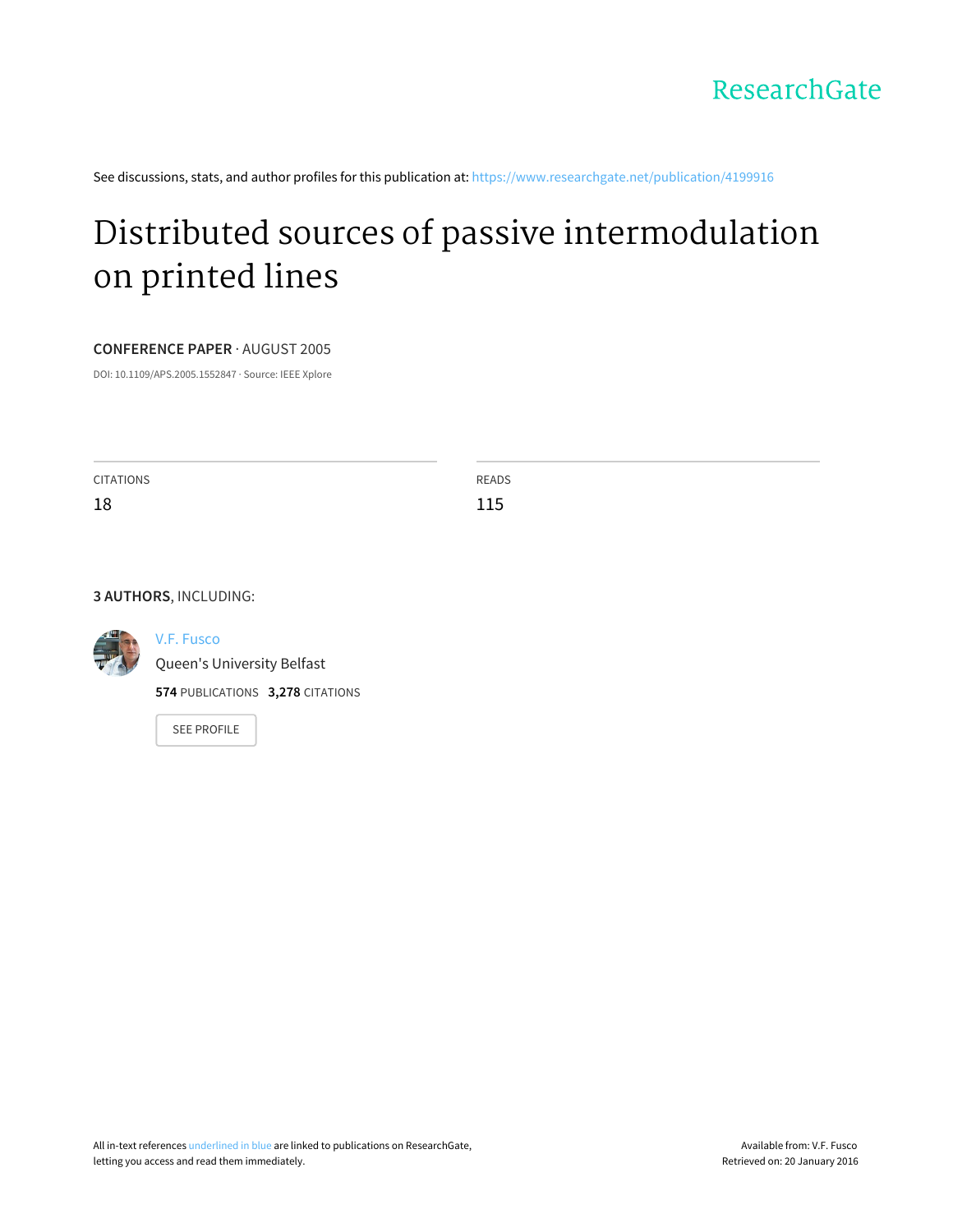## **Distributed Sources of Passive Intermodulation on Printed Lines£**

Alexander G. Schuchinsky<sup>\*(1)</sup>, Jim Francey<sup>(2)</sup>, and Vincent F. Fusco<sup>(1)</sup>

(1) Queens University Belfast, Northern Ireland, BT3 9DT, www.ee.qub.ac.uk

(2) Taconic Advanced Dielectric Division, Mullingar, Co. Westmeath, Ireland

The sources of Passive Intermodulation (PIM) on matched uniform microstrip lines have been investigated. The results of PIM measurements and SEM analysis of the conductor traces fabricated on the PCB laminates coated by copper foils of different grades suggest that PIM sources on the printed transmission lines are of non-local nature being distributed along the signal path. Quality of the copper foil and roughness of its surface proved to critically affect PIM performance of the microstrip lines on the low loss PTFE based dielectric substrates.

### **Introduction**

Intermodulation (IM) phenomenon, which manifests itself in generation of combinatorial frequency signals resulting from nonlinear mixing of two or more single frequency signals, has been known for many decades as the source of spurious electromagnetic emission. Nowadays, it remains a major limiting factor of digital communication systems' performance because of a strong debilitating effect of IM interference on the network operation [1]. The use of tightly grouped, high power microwave signals and sensitive receivers impose stringent requirements on the admissible level of IM distortions, e.g. 3<sup>rd</sup> order IM products below –153 dBc have been specified for 3G mobile communications. At this level, even conventional passive microwave components, such as printed transmission lines (especially PCB based) and connectors, may cause prohibitively high IM interference. Therefore *Passive Intermodulation* (PIM) has become the subject of growing concern in the wireless community.

Significant progress has been recently made in rectifying numerous PIM sources, refining the design and manufacturing practices and establishing pertinent measurement procedures. As the result of these efforts, sources of PIM generation at joints of dissimilar materials, connectors, and cable assemblies have been thoroughly investigated, better understood and documented in the technical literature. At the same time, it was also observed that the printed transmission lines at the path of power signals might substantially contribute to PIM generation in RF assemblies. The significance of the PIM issues dramatically increases in the context of the prevailing trend towards integrated RF front end architectures where radiating elements, antenna beamforming networks, power distribution and matching circuits are fabricated on a single dielectric substrate.

The leading manufacturers of PCB materials can now consistently achieve -155dBc level of reflected PIM products. However to date, the causes and nature of PIMs on printed lines are little understood. Unlike PIMs in joints, connectors and cable transitions, PIM phenomena in printed circuits are scantly addressed in the technical literature. The information on PIMs at planar lines is available only from the PCB manufacturers [\[2,3\]](https://www.researchgate.net/publication/4132929_Passive_intermodulation_near-field_measurements_on_microstrip_lines?el=1_x_8&enrichId=rgreq-d96e5d4f-d8ab-4938-a240-9eb30af7b284&enrichSource=Y292ZXJQYWdlOzQxOTk5MTY7QVM6OTg0OTA1NTg0NTE3MTRAMTQwMDQ5MzM4NzA3Ng==)  and a handful of publications (cf. [4]) on location of PIM sources on printed circuits. An objective of this paper is to examine the technological factors and mechanisms responsible for PIM generation by the non-localized sources on uniform microstrip lines.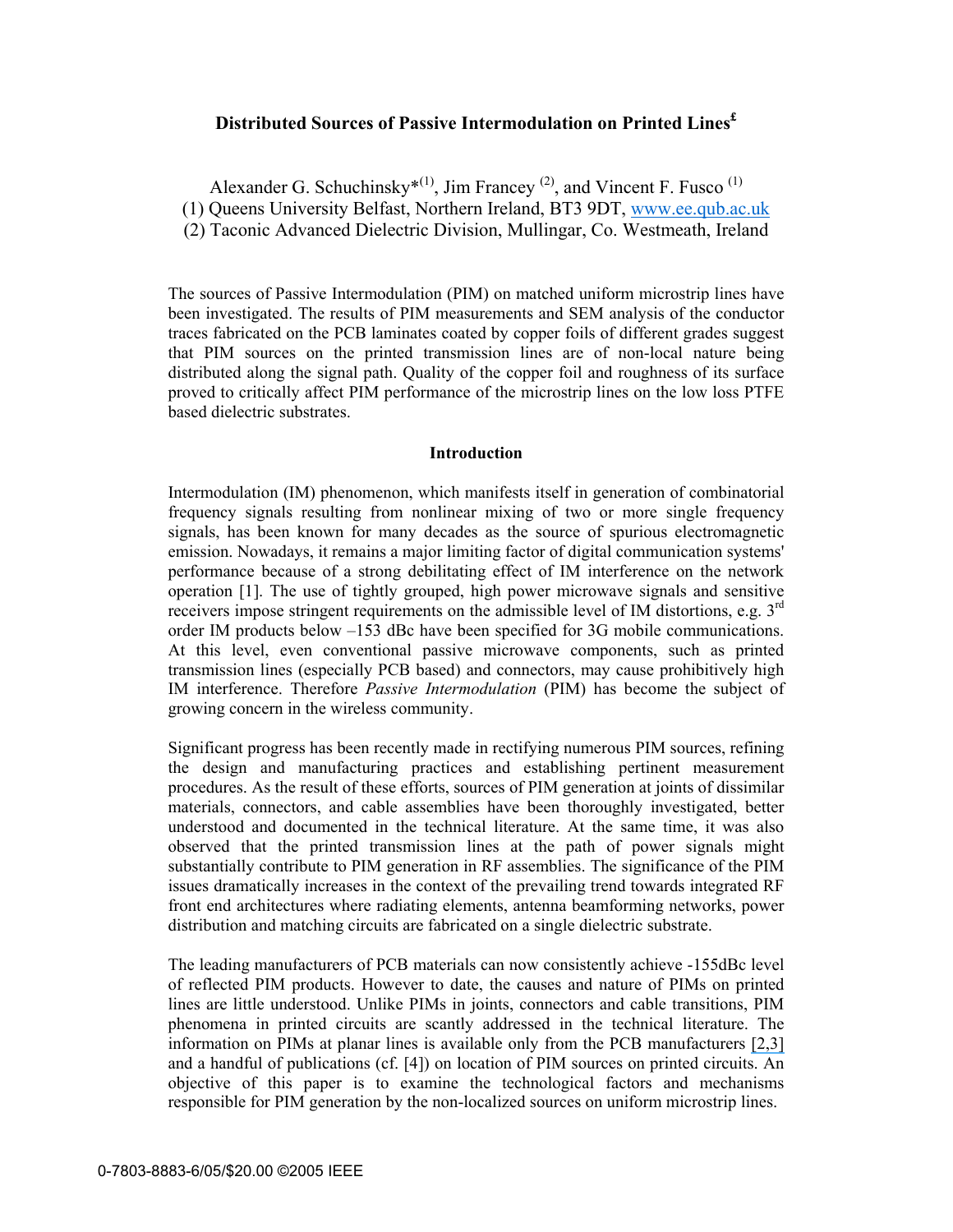#### **Transmission and reflection PIM products on uniform microstrip lines**

In order to identify the sources of PIM on printed transmission lines, a series of experiments have been carried out with the matched uniform microstrip lines fabricated on several PTFE based substrates (Fig. 1a, 2). The measurement results have shown certain distinctive features of PIM on the printed traces that fundamentally differentiate them from the PIM phenomena at spot joints and discontinuities of the signal path. In particular, Table 1 demonstrates that for all the tested materials, the  $3<sup>rd</sup>$  order PIM level in transmission is higher than in reflection. Besides, a cumulative effect of PIM products in the transmitted signals can be seen in Fig. 1b for two samples of microstrip lines of several different lengths. These observations suggest that unlike connectors, spot contacts of dissimilar materials or line discontinuities, PIM sources on the printed traces are nonlocal being distributed along the signal path. The latter supposition is also supported by the fact that the level of PIM products in transmission is somewhat correlated with the insertion loss (cf. Table 1), viz. both PIM and losses simultaneously increase on the longer uniform microstrip traces, whilst PIM level in the reflected signals varies much less, normally remaining within the margins of the measurement uncertainty. Similar results have been earlier reported by NIST for coaxial cables [5].

| Material              | MH0302ST | <b>MX0302IM</b> | SHEYI 2.45   TLC32   GML1000 |        |        |
|-----------------------|----------|-----------------|------------------------------|--------|--------|
| PIM Reflection, dBc   | $-133$   | $-124$          | $-137$                       | $-127$ | $-136$ |
| PIM Transmission, dBc | $-113$   | $-116$          |                              | $-113$ | $-117$ |
| Insertion Loss, dB    | $-12$    | $-1.5$          | $-07$                        | $-1.2$ | $-18$  |

**Table 1**. 3<sup>rd</sup> order PIM products (dBc) and Insertion Loss (dB) on 1m long 50  $\Omega$ microstrip lines at 1.8GHz

#### **Printed conductors and PIM sources**

To gain deeper insight into possible sources of PIM generation and accumulation on the printed lines, the PCB fabrication and processing factors have been re-examined. Investigations undertaken by the PCB manufacturers (see e.g. [\[2,3\]\)](https://www.researchgate.net/publication/4132929_Passive_intermodulation_near-field_measurements_on_microstrip_lines?el=1_x_8&enrichId=rgreq-d96e5d4f-d8ab-4938-a240-9eb30af7b284&enrichSource=Y292ZXJQYWdlOzQxOTk5MTY7QVM6OTg0OTA1NTg0NTE3MTRAMTQwMDQ5MzM4NzA3Ng==) have exposed a number of technological aspects, which could cause PIM generation on the printed circuits. However copper foils have been identified as the primary contributor to the PIM performance of the printed transmission lines. The experiments with different grades of



**Fig. 1.** 50  $\Omega$  microstrip lines on TLY3 (a); PIMs in transmitted signals at 1.8GHz (b).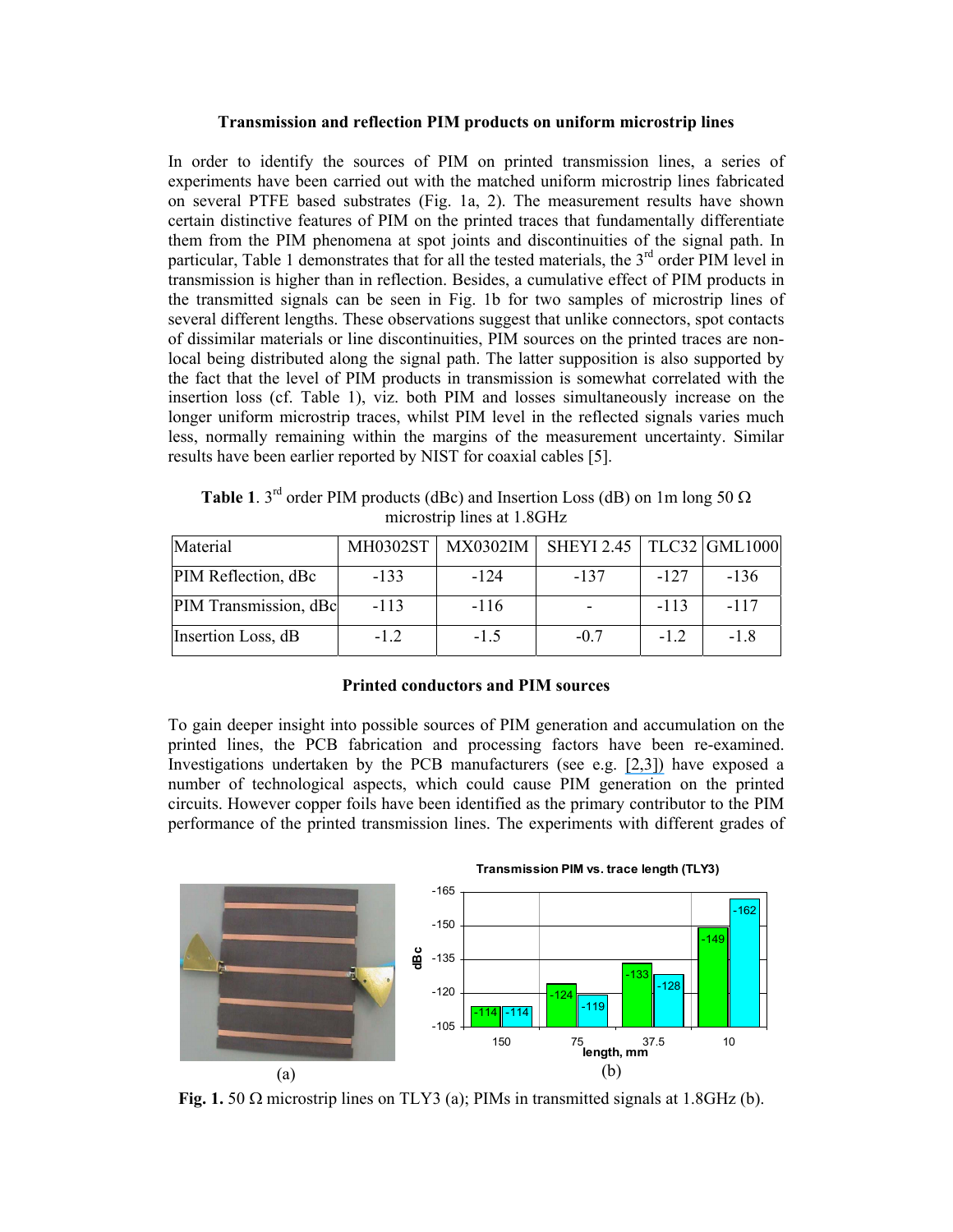copper and roughness of the foil surfaces adjoining PTFE laminate have exhibited strong correlation between the foil parameters and the PIM level on the uniform microstrip lines. In particular, the PIM measurements have consistently shown the lower level of PIM products on the foils with smoother surfaces. Apparently, roughness of the foil surface causes the material structural defects developing in the course of laminate manufacturing and etching the conductor patterns. The microscopic voids and impurities arising at the interfaces between the copper foil and dielectric substrate appear as inhomogeneities and nonlinear obstacles on the signal path.

In order to further explore impact of the foil properties on PIM generation on printed lines, the 50Ω microstrip meander lines of length  $36$ " have been fabricated on the Taconic TLX-9-0620-7 base substrate (Dk=2.5) of size  $9'' \times 12'' \times 0.63''$  (Fig. 2). The samples of the conductor traces were produced using three grades of copper foils which also had different surface roughness Rz (cf. Fig. 3):



**A** - standard electro-deposited copper (C1);

**B** - rolled annealed copper (R1); and **C** - low-profile copper (CL1).

**Fig. 2.** Printed microstrip traces

SEM micrographs in Fig. 3 display the fragments of open surfaces of the dielectric substrates and conductor edges of the etched microstrip traces for each sample. In the case **A**, the PTFE surface exhibits high porosity. Its open surface exposed by etching out the foil outside microstrip traces has the embossed topography inherited from the copper treatment. Residual unetched copper and other detritus are clearly visible inside the cavities adjacent to the etched trace "foot". Conversely, PTFE surface of the sample **B** looks less deformed as compared to the sample **A**. However the conductor "wall" shows open crystalline (almost loose) copper structure exposed to oxidation. The PTFE surface of the specimen **C** has much smaller caverns than in the sample **A,** and there are less signs of debris at the trace "foot" too. The trace edge also looks more solid with rounded nodular appearance of copper that is a result of the CL1 foil manufacturing process.

PIM reflection tests were performed on the boards **A, B** and **C** using the Summitek tester and the kit SI1800. The measurement results of the  $3<sup>rd</sup>$  order PIM products shown in Fig. 4 and summarised in Table 2 well correlate with the SEM analysis prediction. Indeed, the sample C with the higher quality of conductor traces and cleaner surrounding substrate



Top, Wall and Foot of etched trace; PTFE laminate

**Fig. 3.** SEM analysis of the etched traces on PTFE laminates with different grades of copper foils. **A:** TLX-9-0620-7-CV1/CV1 (C1 - Standard Electro-deposited copper foil, Rz: 6µm to 9µm) **B:** TLX-9-0620-7-R1/R1 (R1 – Rolled Annealed copper foil, Rz:  $1\mu$ m to  $2\mu$ m) **C:** TLX-9-0620-7-CV1/CV1 (CL1 – Low Profile Electro-deposited copper foil, Rz: 2µm to 3µm)